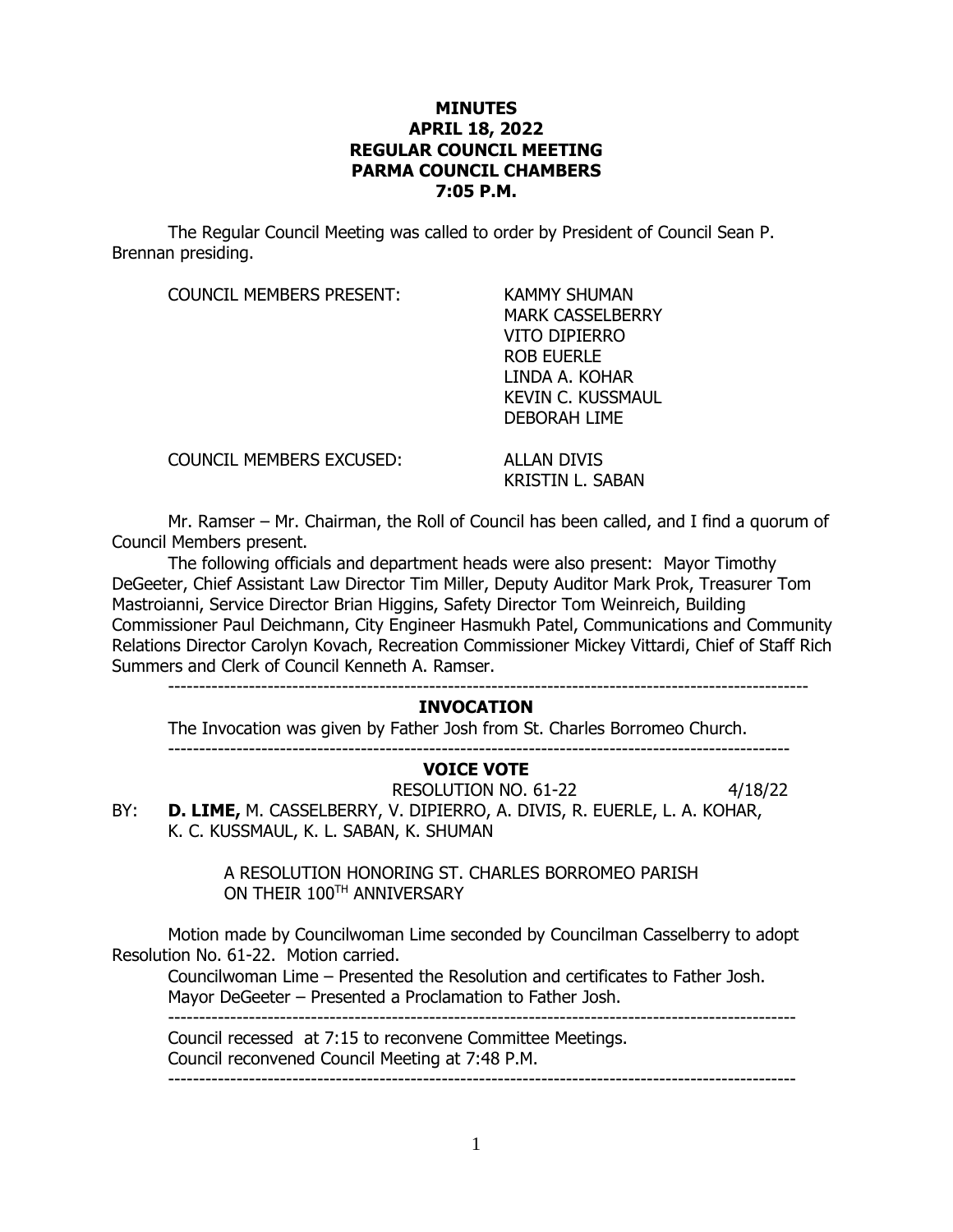### **MOMENT OF SILENCE**

Moment of Silence for Assistant Engineer Jim Mihelich who recently passed away and the Sister-in-law of Councilman Allan Divis who passed away on Easter Sunday.

--------------------------------------------------------------------------------------------------------

# **LEGISLATIVE COMMENT**

No one wished to speak.

### --------------------------------------------------------------------------------------------------------------------- **DISPOSAL OF JOURNAL**

Mr. Brennan – Stated, you have before you the minutes from the April 4, 2022, Regular Council Meeting. Asked if there were any additions or corrections to the minutes? Stated, hearing none, the minutes will stand approved as printed.

### **COMMUNICATIONS, PETITIONS AND CLAIMS:**

Thank You card received from Parma Care Center for Council's donation to their Easter Egg Hunt.

**--------------------------------------------------------------------------------------------------**

---------------------------------------------------------------------------------------------------------

Thank You letter received from Father Dale Staysniak of St. Anthony of Padua Church for the donation to their Fire Relief Fund.

--------------------------------------------------------------------------------------------------------

The following was received from Councilman Allan Divis regarding proposed Resolution No. 58-22 regarding Autism Month:

"As we all know Parma Schools do a great job of educating students with Autism at many different levels on the spectrum. There is a program called A.C.E.S. which stands for "Accept Champion Educate Support". This is housed at Parma Senior High Building and services autistic students of elementary age.

Our program has many tools to help individuals with Autism. A great example is the use of I pad devices to help the non-verbal communicate. Understanding individual needs helps to educate them much better. There is a saying "If you met one individual with autism, you've met one individual with autism. Meaning that each individual is different with so many levels on the autism spectrum. Parma works hard to evaluate the need of each individual and implements plans to maximize each students learning potential.

Please join me and vote yes to honor all those with autism and the special people that teach them during the month of April."

Further comments from Clerk of Council Ramser, President of Council Brennan and Councilman Kussmaul.

-------------------------------------------------------------------------------------------------------

Request to amend the Rules of Council to change the time of the Regular Council Meeting to 6:30 P.M. or following conclusion of Committee meetings, whichever is later.

Motion made by Councilwoman Shuman seconded by Councilwoman Lime to refer request to the Governmental Operations Committee. Motion carried.

----------------------------------------------------------------------------------------------------

### **FIRST READING**:

RESOLUTION NO. 56-22 4/18/22

BY: K. SHUMAN, K. L. SABAN, D. LIME

A RESOLUTION AUTHORIZING AND DIRECTING THE DIRECTOR OF PUBLIC SAFETY TO ISSUE A PERMIT TO TRANSPORT INTO THE TERRITORIAL LIMITS OF THE CITY OF PARMA, FIREWORKS AND FIREWORK SUNDRIES FOR A PYROTECHNIC DISPLAY IN CONJUNCTION WITH THE PARMA RIB N ROCK, AND DECLARING AN EMERGENCY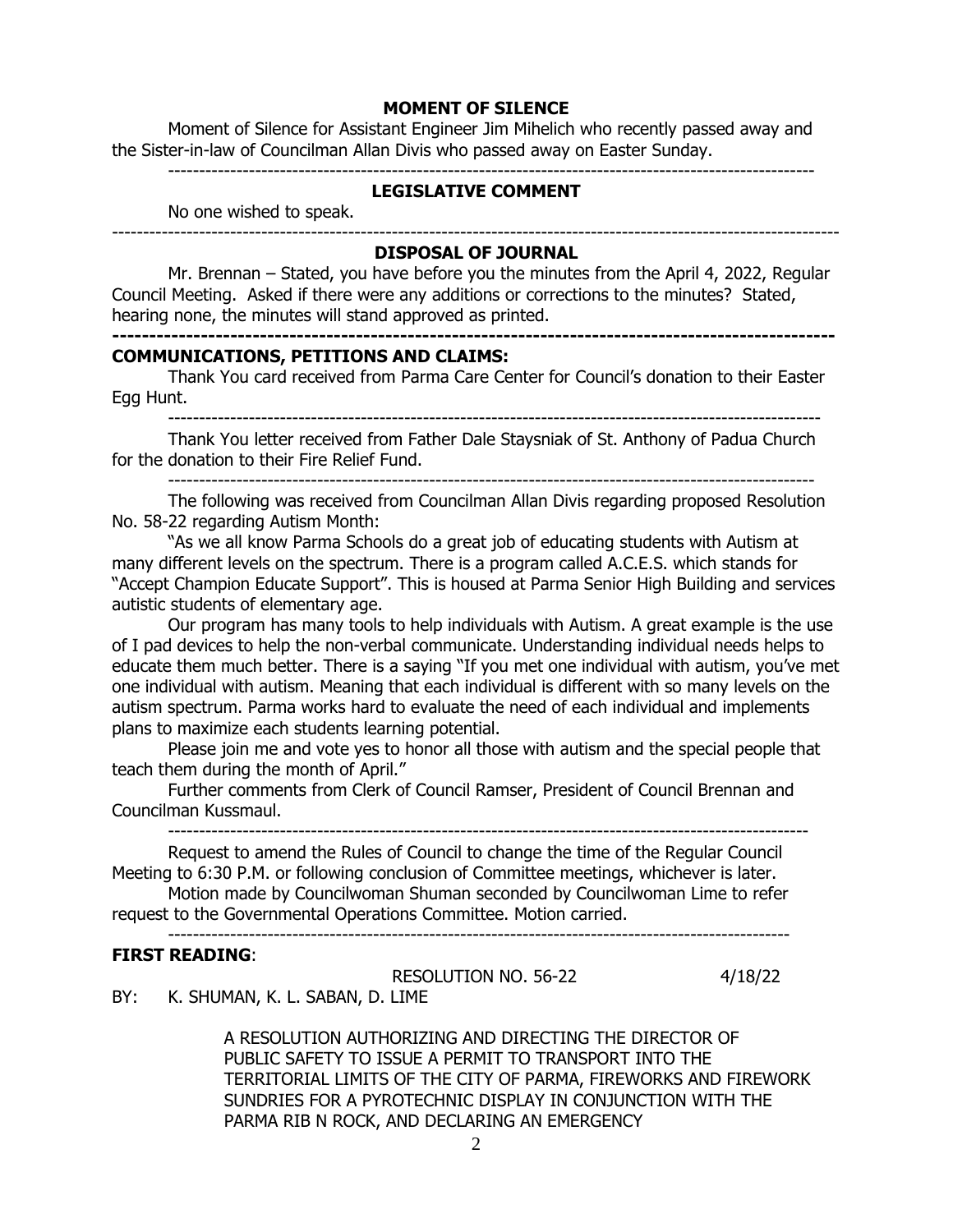Mr. Brennan – Said Ordinance will be referred to the Public Safety Committee.

------------------------------------------------------------------------------------------------------

ORDINANCE NO. 59-22 4/18/22 BY: D. LIME, V. DIPIERRO, A. DIVIS, K. SHUMAN (By Request – Safety Director)

> AN ORDINANCE REVISING THE REGULATION OF FIREWORKS UNDER CHAPTER 1305 OF THE CODIFIED ORDINANCES OF THE CITY OF PARMA, AND DECLARING AN EMERGENCY

Mr. Brennan – Said Ordinance will be referred to the Public Safety Committee.

### -------------------------------------------------------------------------------------------------------- **SECOND READING:**

ORDINANCE NO. 49-22 4/4/22

BY: K.L. SABAN (By Request – Service Director)

> AN ORDINANCE AUTHORIZING THE DIRECTOR OF PUBLIC SERVICE TO ENTER INTO A CONTRACT WITH THE LOWEST AND BEST BIDDER FOR THE PURCHASE OF ASPHALT CONCRETE, AND DECLARING AN EMERGENCY

Motion made by Councilwoman Lime seconded by Councilman Casselberry to refer Ordinance No. 49-22 back to the Finance Committee. Motion carried.

------------------------------------------------------------------------------------------------------------

ORDINANCE NO. 50-22 4/4/22

BY: K.L. SABAN (By Request – Service Director)

> AN ORDINANCE AUTHORIZING THE DIRECTOR OF PUBLIC SERVICE TO ENTER INTO A CONTRACT WITH THE LOWEST AND BEST BIDDER FOR THE PURCHASE OF CONCRETE, AND DECLARING AN EMERGENCY

Motion made by Councilwoman Lime seconded by Councilman Casselberry to refer Ordinance No. 50-22 back to the Finance Committee. Motion carried.

----------------------------------------------------------------------------------------------------------- ORDINANCE NO. 51-22 4/4/22

BY: K.L. SABAN

(By Request – Service Director)

AN ORDINANCE AUTHORIZING THE DIRECTOR OF PUBLIC SERVICE TO ENTER INTO A CONTRACT WITH THE LOWEST AND BEST BIDDER FOR THE 2022 PAVEMENT MAINTENANCE PROGRAM, AND DECLARING AN EMERGENCY

Motion made by Councilwoman Lime seconded by Councilman Casselberry to refer Ordinance No. 51-22 back to the Finance Committee. Motion carried. ----------------------------------------------------------------------------------------------------------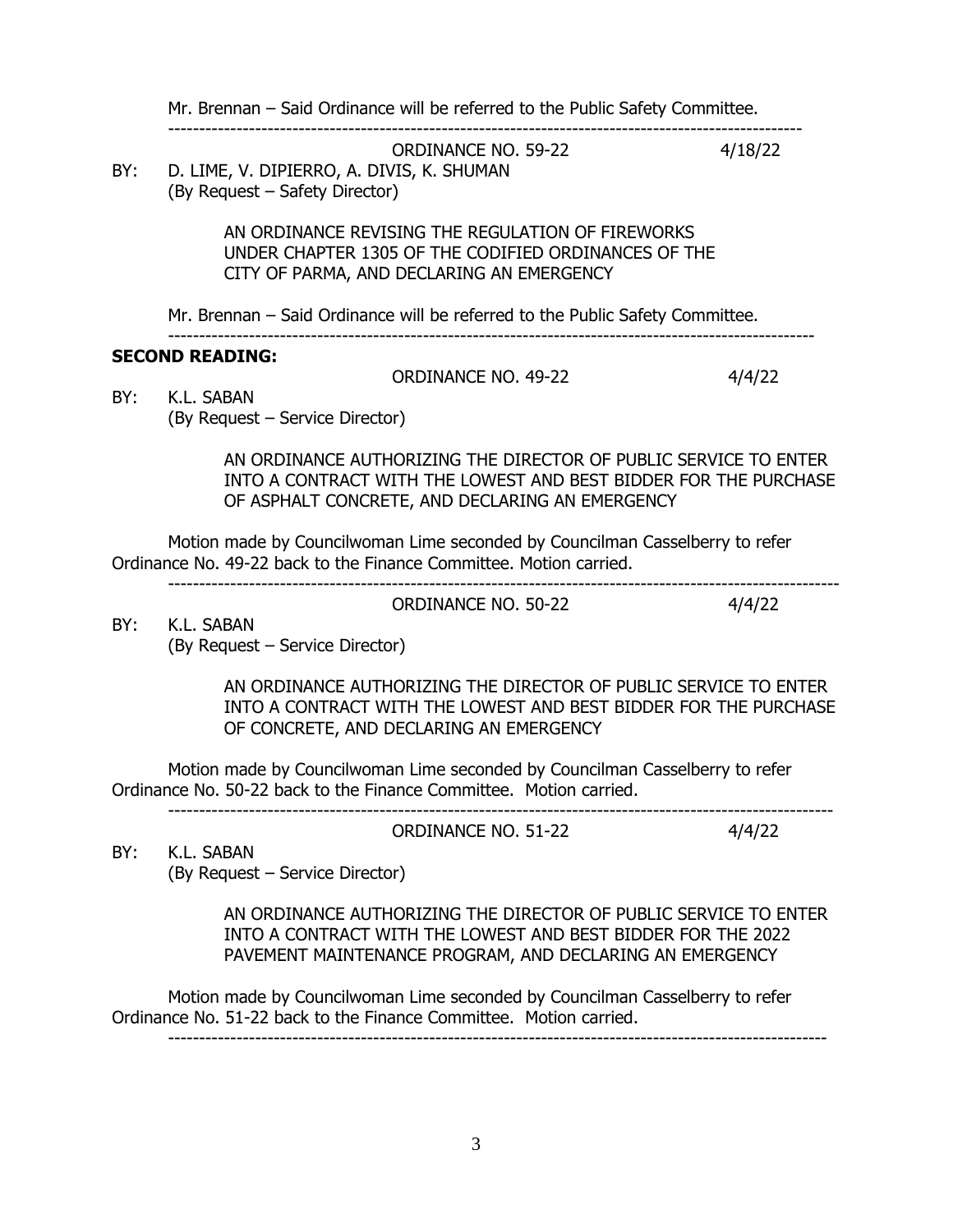ORDINANCE NO. 52-22 4/4/22

BY: K.L. SABAN

(By Request – Service Director)

AN ORDINANCE AUTHORIZING THE DIRECTOR OF PUBLIC SERVICE TO ENTER INTO A CONTRACT WITH THE LOWEST AND BEST BIDDER FOR THE PURCHASE OF TACK COAT AND PRIME COAT, AND DECLARING AN EMERGENCY

Motion made by Councilwoman Lime seconded by Councilman Casselberry to refer Ordinance No. 52-22 back to the Finance Committee. Motion carried.

--------------------------------------------------------------------------------------------------------- ORDINANCE NO. 53-22 4/4/22

# BY: D. LIME

(BY Request – Safety Director)

AN ORDINANCE AUTHORIZING THE MAYOR AND THE DIRECTOR OF PUBLIC SAFETY TO ENTER INTO A CONTRACT WITH THE LOWEST AND BEST BIDDER FOR PAVEMENT MARKINGS, AND DECLARING AN EMERGENCY

Motion made by Councilwoman Lime seconded by Councilman Casselberry to refer Ordinance No. 53-22 back to the Finance Committee. Motion carried.

---------------------------------------------------------------------------------------------------------

ORDINANCE NO. 54-22 4/4/22

BY: A. DIVIS

(By Request – City Engineer)

AN ORDINANCE AUTHORIZING THE MAYOR TO GRANT A TEMPORARY EASEMENT FOR THE REAL ESTATE OWNED BY THE CITY OF PARMA AT THE SOUTHEAST CORNER OF ROYALVIEW DRIVE AND PECAN DRIVE (PERMANENT PARCEL NO. 455-15-009), TO THE NORTHEAST OHIO REGIONAL SEWER DISTRICT (NEORSD) FOR STAGING PURPOSES FOR THE PECAN DRIVE STREAM BANK STABILIZATION PROJECT IN THE CITY OF PARMA, AND DECLARING AN **EMERGENCY** 

Motion made by Councilman Casselberry seconded by Councilwoman Lime to refer Ordinance No. 54-22 back to the Public Service Committee. Motion carried.

---------------------------------------------------------------------------------------------------------------------

# **THIRD READING**:

ORDINANCE NO. 10-22 2/7/22

BY: D. LIME (By Request – Building Commissioner)

> AN ORDINANCE TO AMEND CHAPTER 1121 AND SECTION 1173.03 (F) (2) OF THE PARMA ZONING CODE RELATIVE TO CAR WASH USES IN THE CITY OF PARMA, AND DECLARING AN EMERGENCY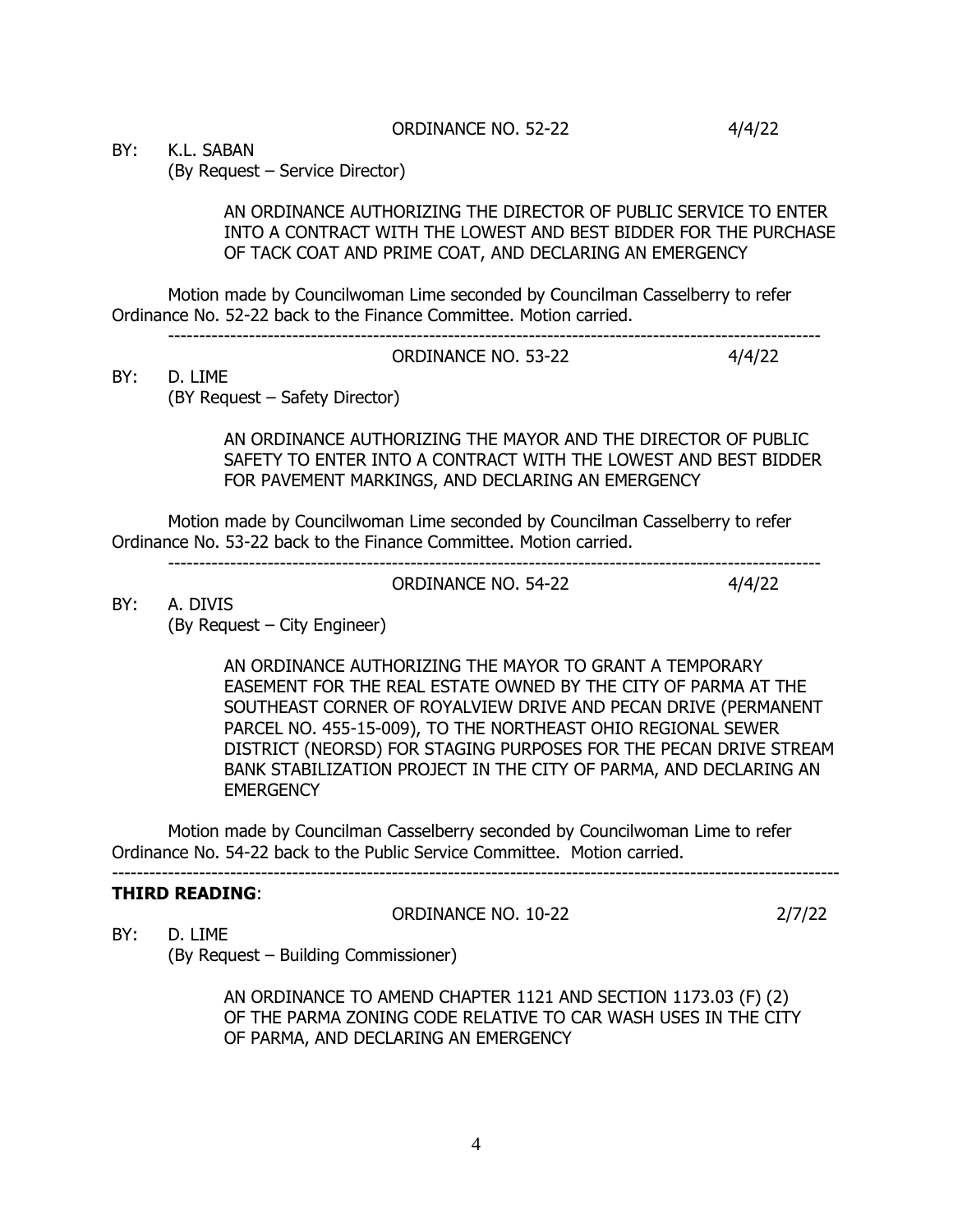Motion made by Councilwoman Lime seconded by Councilman Casselberry to adopt Ordinance No. 10-22.

- Yes: Shuman, Casselberry, Dipierro, Euerle, Kohar, Lime.
- No: Kussmaul; Ordinance No. 10-22 is adopted.

-----------------------------------------------------------------------------------------------------------

BY: D. LIME

ORDINANCE NO. 37-22 3/21/22

(By Request – Community Services/Economic Development Director)

AN ORDINANCE AUTHORIZING THE MAYOR TO TRANSFER, BY QUIT CLAIM DEED, THE CITY-OWNED VACANT LAND LOCATED AT 5714 HAVERHILL AVENUE (PERMANENT PARCEL NUMBER 448-08-059) TO THE PARMA COMMUNITY IMPROVEMENT CORPORATION (PCIC), AND DECLARING AN EMERGENCY

ORDINANCE NO. 39-22 3/21/22

Motion made by Councilwoman Lime seconded by Councilman Casselberry to adopt Ordinance No. 37-22.

- Yes: Shuman, Casselberry, Dipierro, Euerle, Kohar, Kussmaul, Lime.
- No: None; Ordinance No. 37-22 is adopted. -----------------------------------------------------------------------------------------------------------

BY: D. LIME

(By Request – Community Services/Economic Development Director)

AN ORDINANCE AUTHORIZING THE MAYOR TO TRANSFER, BY QUIT CLAIM DEED, THE VACANT LAND OWNED BY THE CITY OF PARMA LAND REUTILIZATION PROGRAM, LOCATED AT 5710 HAVERHILL AVENUE (PERMANENT PARCEL NUMBER 448-08-060), TO THE PARMA COMMUNITY IMPROVEMENT CORPORATION (PCIC), AND DECLARING AN EMERGENCY

Motion made by Councilwoman Lime seconded by Councilman Casselberry to adopt Ordinance No. 39-22.

- Yes: Shuman, Casselberry, Dipierro, Euerle, Kohar, Kussmaul, Lime.
- No: None; Ordinance No. 39-22 is adopted. -----------------------------------------------------------------------------------------------------------

ORDINANCE NO. 44-22 3/21/22

BY: D. LIME

(By Request – Recreation Director)

AN ORDINANCE TO AMEND A PORTION OF SUBSECTION (b) "RECREATION DEPARTMENT" OF SECTION 185.05 "FEES OF THE DIRECTOR OF PUBLIC SERVICE", SECTION (b) "RECREATION DEPARTMENT" RELATIVE TO TENNIS FEES, OF THE CODIFIED ORDINANCES OF THE CITY OF PARMA, AND DECLARING AN EMERGENCY

Motion made by Councilwoman Lime seconded by Councilman Casselberry to adopt Ordinance No. 44-22.

- Yes: Shuman, Casselberry, Dipierro, Euerle, Kohar, Kussmaul, Lime.
- No: None; Ordinance No. 44-22 is adopted.  $-$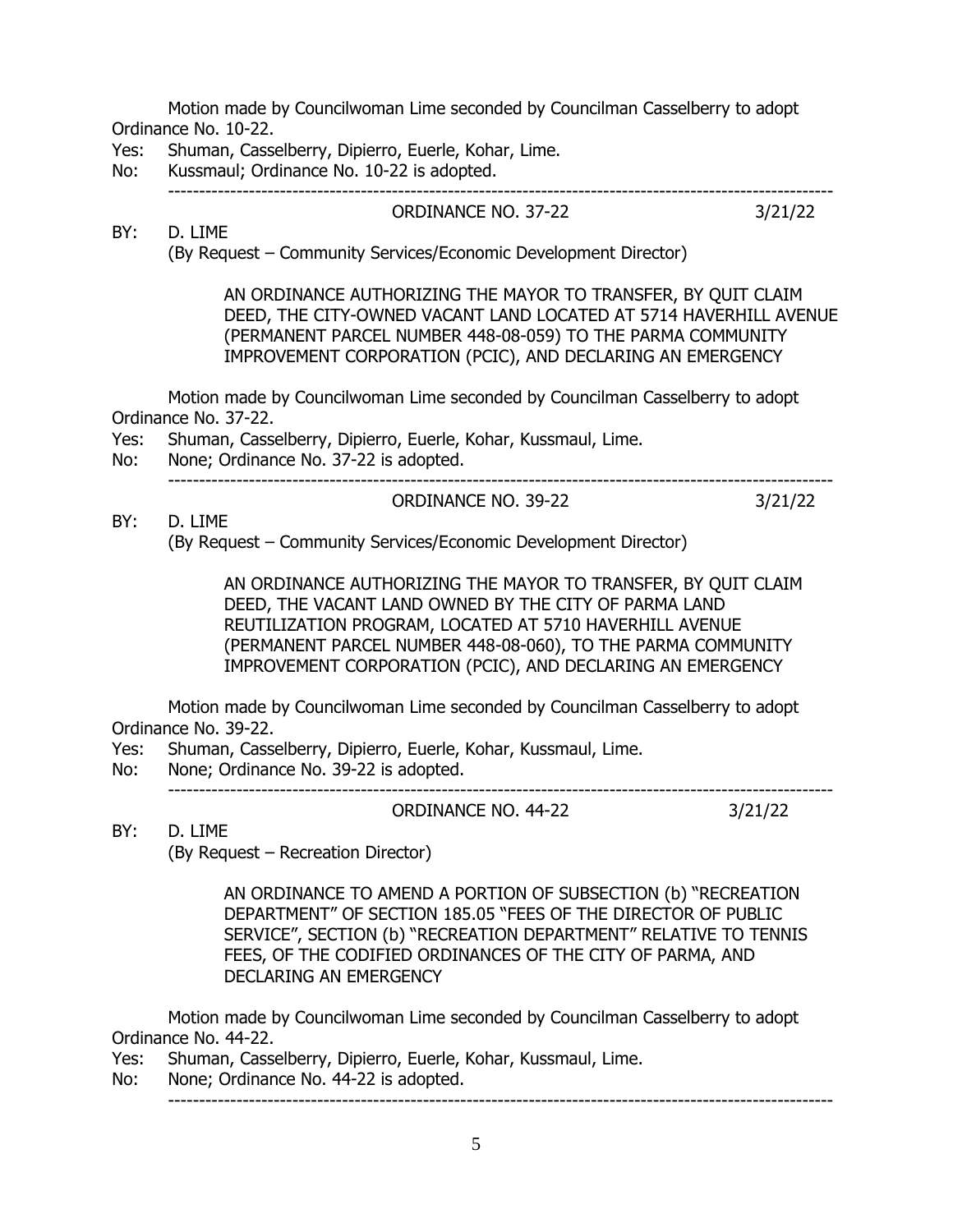BY: D. LIME

(By Request – Recreation Director)

AN ORDINANCE TO AMEND A PORTION OF EXHIBIT "A" OF ORDINANCE NO. 423-06 TO AMEND THE PAY RANGE FOR THE PART-TIME POSTIONS OF TENNIS DIRECTOR AND TENNIS INSTRUCTOR, AND DECLARING AN **EMERGENCY** 

Motion made by Councilwoman Lime seconded by Councilman Casselberry to adopt Ordinance No. 45-22.

Yes: Shuman, Casselberry, Dipierro, Euerle, Kohar, Kussmaul, Lime.

No: None; Ordinance No. 45-22 is adopted.

-----------------------------------------------------------------------------------------------------------

### **SUSPENSION OF THE RULES:**

Mr. Brennan – Shall the statutory provision and Rule 48 requiring the full and distinct reading of Ordinance No. 57-22, Resolution No. 58-22, Resolution No. 60-22, Ordinance No. 62- 22, and Ordinance No. 63-22 on three different days be dispensed with?

Yes: Shuman, Casselberry, Dipierro, Euerle, Kohar, Kussmaul, Lime.

No: None; motion carried.

Mr. Brennan – Shall Rule 45 requiring reference to committee be dispensed with and Ordinance No. 57-22, Resolution No. 58-22, Resolution No. 60-22, Ordinance No. 62-22, and Ordinance No. 63-22 be placed on final passage?

Yes: Shuman, Casselberry, Dipierro, Euerle, Kohar, Kussmaul, Lime.

- No: None; motion carried.
	- --------------------------------------------------------------------------------------------------------

BY: R. EUERLE

ORDINANCE NO. 57-22 4/18/22

(By Request – Service Director)

AN ORDINANCE AUTHORIZING THE DIRECTOR OF PUBLIC SERVICE TO ENTER INTO AN AGREEMENT WITH THE NORTHEAST OHIO REGIONAL SEWER DISTRICT (NEORSD) THROUGH THE COMMUNITY COST-SHARE PROGRAM (CCS) FOR THE WEST CREEK RESTORATION PROJECT AT 7278 THORNCLIFFE BOULEVARD IN THE CITY OF PARMA, AND DECLARING AN EMERGENCY

Service Director Higgins – Stated that this legislation is regarding maintenance of a manhole and sewer on the property.

Motion made by Councilwoman Lime seconded by Councilman Casselberry to adopt Ordinance No. 57-22.

Yes: Shuman, Casselberry, Dipierro, Euerle, Kohar, Kussmaul, Lime.

No: None; Ordinance No. 57-22 is adopted. -----------------------------------------------------------------------------------------------------------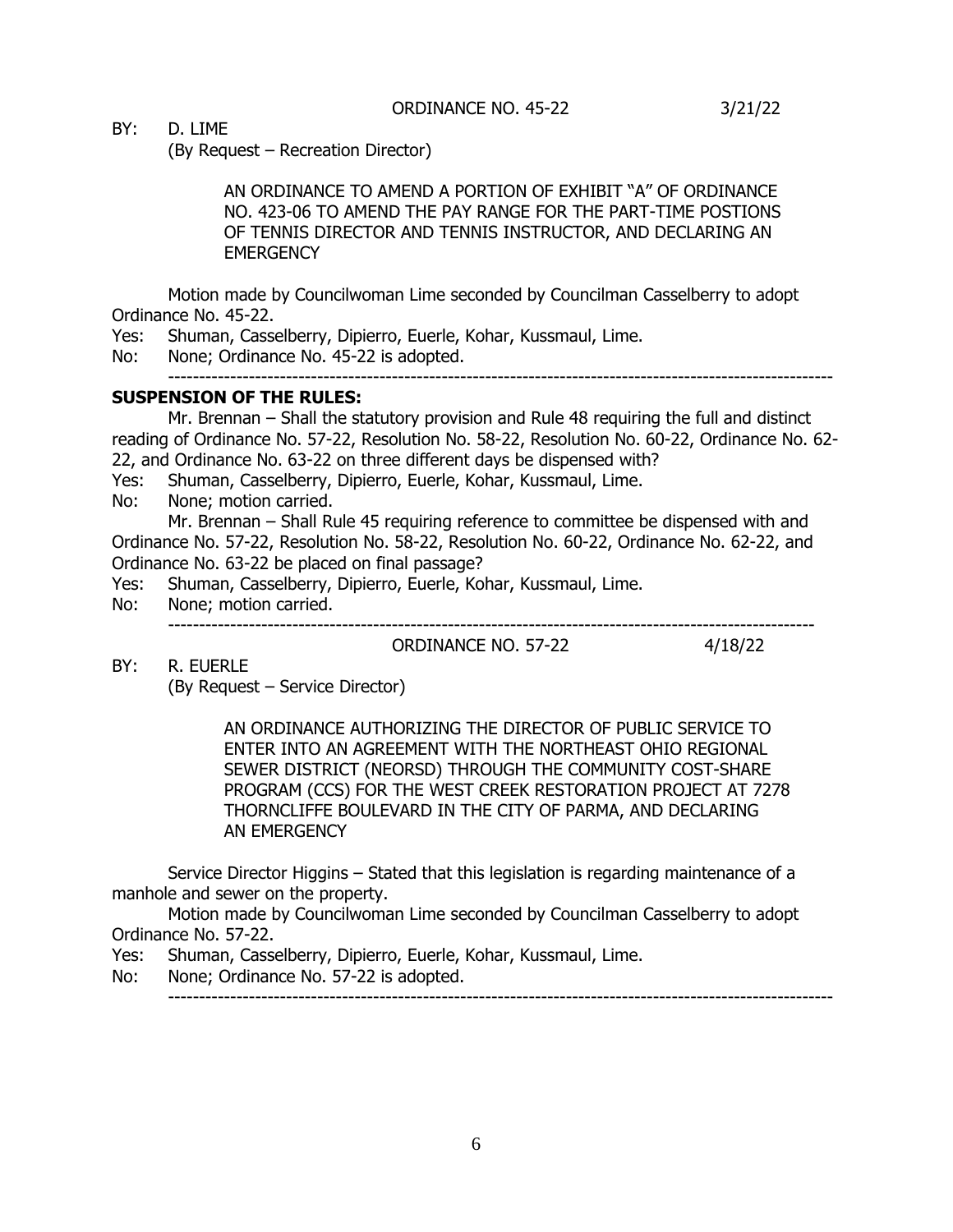RESOLUTION NO. 58-22 4/18/22

BY: D. LIME, K. SHUMAN, M. CASSELBERRY, V. DIPIERRO, L. A. KOHAR, K. C. KUSSMAUL

A RESOLUTION SUPPORTING APRIL AS NATIONAL AUTISM AWARENESS MONTH, AND DECLARING AN EMERGENCY

Motion made by Councilwoman Lime seconded by Councilman Casselberry to adopt Resolution No. 58-22.

- Yes: Shuman, Casselberry, Dipierro, Euerle, Kohar, Kussmaul, Lime.
- No: None; Resolution No. 58-22 is adopted.

# ---------------------------------------------------------------------------------------------------------

### RESOLUTION NO. 60-22 4/18/22

BY: D. LIME

(By Request – Auditor)

A RESOLUTION APPROVING THE CITY AUDITOR'S POST CERTIFICATION OF REQUISITIONS AS DETAILED IN EXHIBIT "A" AND DECLARING AN **EMERGENCY** 

Motion made by Councilwoman Lime seconded by Councilman Casselberry to adopt Resolution No. 60-22.

- Yes: Shuman, Casselberry, Dipierro, Euerle, Kohar, Kussmaul, Lime.
- No: None; Resolution No. 60-22 is adopted.

---------------------------------------------------------------------------------------------------------

ORDINANCE NO. 62-22 4/18/22

BY: D. LIME, K. SHUMAN (By Request – Safety Director)

> AN ORDINANCE APPROVING THE MEMORANDUM OF UNDERSTANDING BETWEEN THE CITY OF PARMA, OHIO COUNCIL 8 AND LOCAL 3924 OF THE AMERICAN FEDERATION OF STATE, COUNTY, AND MUNICIPAL EMPLOYEES REPRESENTING CITY HALL, RELATIVE TO PRIOR SERVICE CREDIT HOURS, AND DECLARING AN EMERGENCY

Motion made by Councilwoman Lime seconded by Councilman Casselberry to amend Section 4 to change the word "before" to "after". Motion carried.

Motion made by Councilwoman Lime seconded by Councilman Casselberry to adopt Ordinance No. 62-22 as amended.

Yes: Shuman, Casselberry, Dipierro, Euerle, Kohar, Kussmaul, Lime.

No: None; Ordinance No. 62-22 is adopted as amended.

----------------------------------------------------------------------------------------------------------

ORDINANCE NO. 63-22 4/18/22

BY: D. LIME, K. SHUMAN (By Request – Safety Director)

> AN ORDINANCE APPROVING THE MEMORANDUM OF UNDERSTANDING BETWEEN THE CITY OF PARMA, OHIO COUNCIL 8 AND LOCAL 3924 OF THE AMERICAN FEDERATION OF STATE, COUNTY, AND MUNICIPAL EMPLOYEES REPRESENTING POLICE RECORDS CLERKS, RELATIVE TO PRIOR SERVICE CREDIT HOURS, AND DECLARING AN EMERGENCY